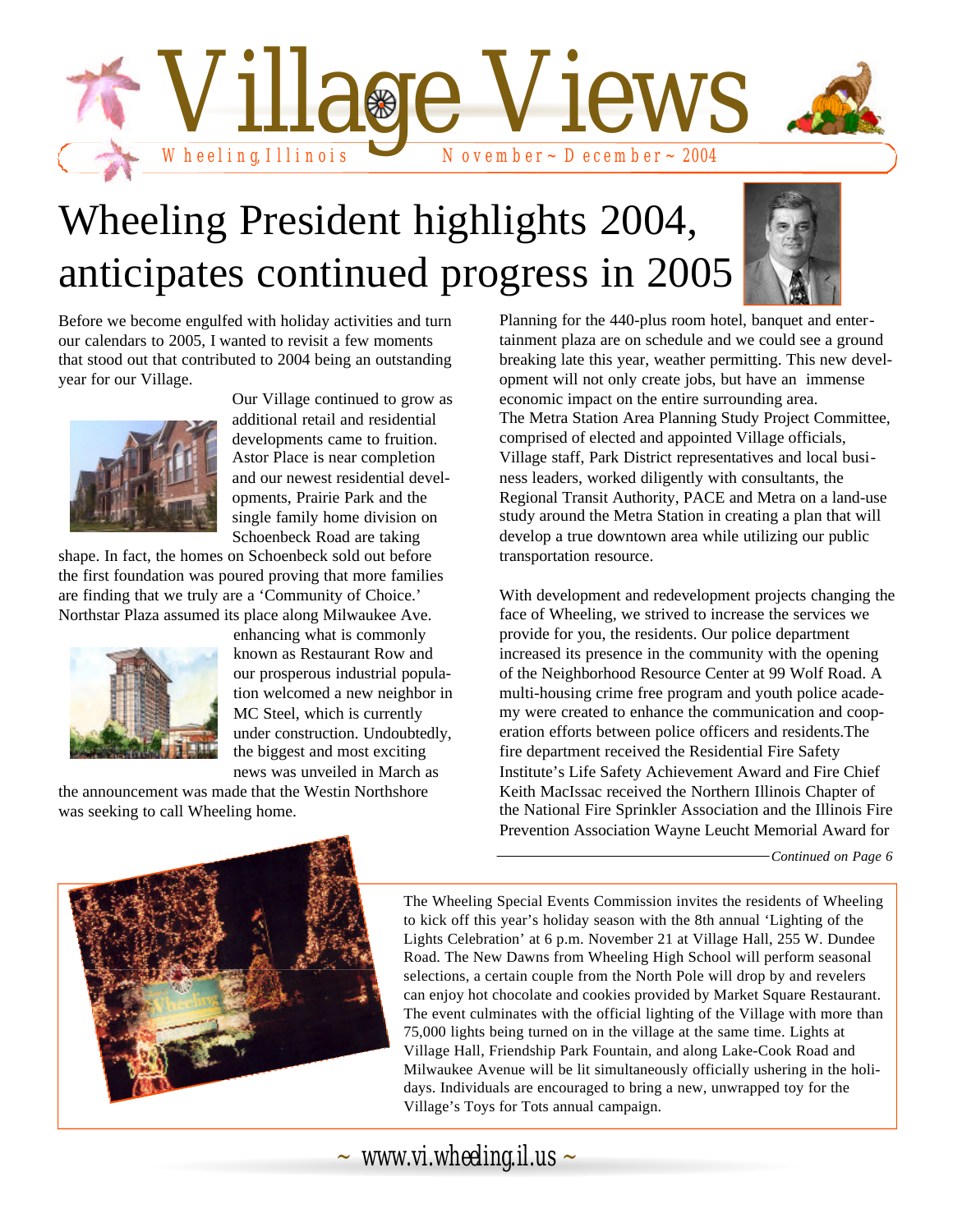## Westin-Northshore Hotel project on schedule

According to the Builders of the Westin North Shore hotel, most of the preliminary project studies are complete and businesses have already committed to being part of the project.

Michael Firsel, principal of Mid-America Investment and Development Company and Peter Dumon, Harp Group, addressed the Village Board at a late September meeting to update and trustees and residents regarding progress.

"We currently have three restaurants that want to locate in the hotel and convention center complex with one expected to generate between \$10 million and \$12 million in annual sales," said Firsel. Firsel could not divulge the name of the restaurants as no formal lease agreements had been signed.

Dumon informed the Board that the hotel will consist



of 441 rooms and stand at 18 stories when complete and that layout details such as executive and presidential suite designs were ongoing.

Residents could see demolition and site grading of the site at the intersection of Milwaukee and Lake Cook by late fall, early winter, weather permitting. Developers maintain that a 2006 grand opening is still a reachable goal.

### Lights, Camera, Action; Wheeling goes Hollywood

Individuals who want to take a closer look at Wheeling can now do so without driving to the northwest suburbs thanks to a promotional video the Village recently launched on its website,

www.vi.wheeling.il.us. The video, which features a welcome from President Greg Klatecki and highlights economic development, parks and recreation/education and shopping and dining was a collaborative effort between CGI Communications and the Village's Public Relations Department.

"It's an extremely creative and innovative way to promote our Village," said James Lang, Public Relations Coordinator. "It was a little challenging being that CGI [Communications] is based in Rochester, New York, but the end product speaks for itself and I am proud to have been a part of the team that produced the inaugural streaming video presentation."

The video is accessible to anyone with internet access and is powered by e-LocalLink Internet TV. Visitors to the Village's website can click on the streaming video icon on the homepage and be immediately taken to the production. The streaming video program automatically detects the visitor's computer and internet connection speeds and launches the video accordingly.

"It's fairly easy to access, even for individuals who might not use a computer that often," Lang added. "The video will change on a monthly basis as new chapters are added and/or updated as the Village continues to grow and evolve."

 $2 \sim$  *www.vi.wheeling.il.us*  $\sim 2$ The cost of the video was completely subsidized by the sale of promotional banners featuring Wheeling businesses and organizations. Installation of the new

was complete by the start of September.

"I am ecstatic with the video and the promotional capabilities are endless, especially as we add chapters throughout the year," said Klatecki. "It's just another example of how Wheeling is trying to continually improve and be more proactive in marketing ourselves….we have a lot to be proud of."



*Visitors to the Village of Wheeling website, www.vi.wheeling.il.us, can see now watch a streaming video of our village. The video features a welcome from President Klatecki and highlights economic development, parks and recreation/education and shopping and dining.*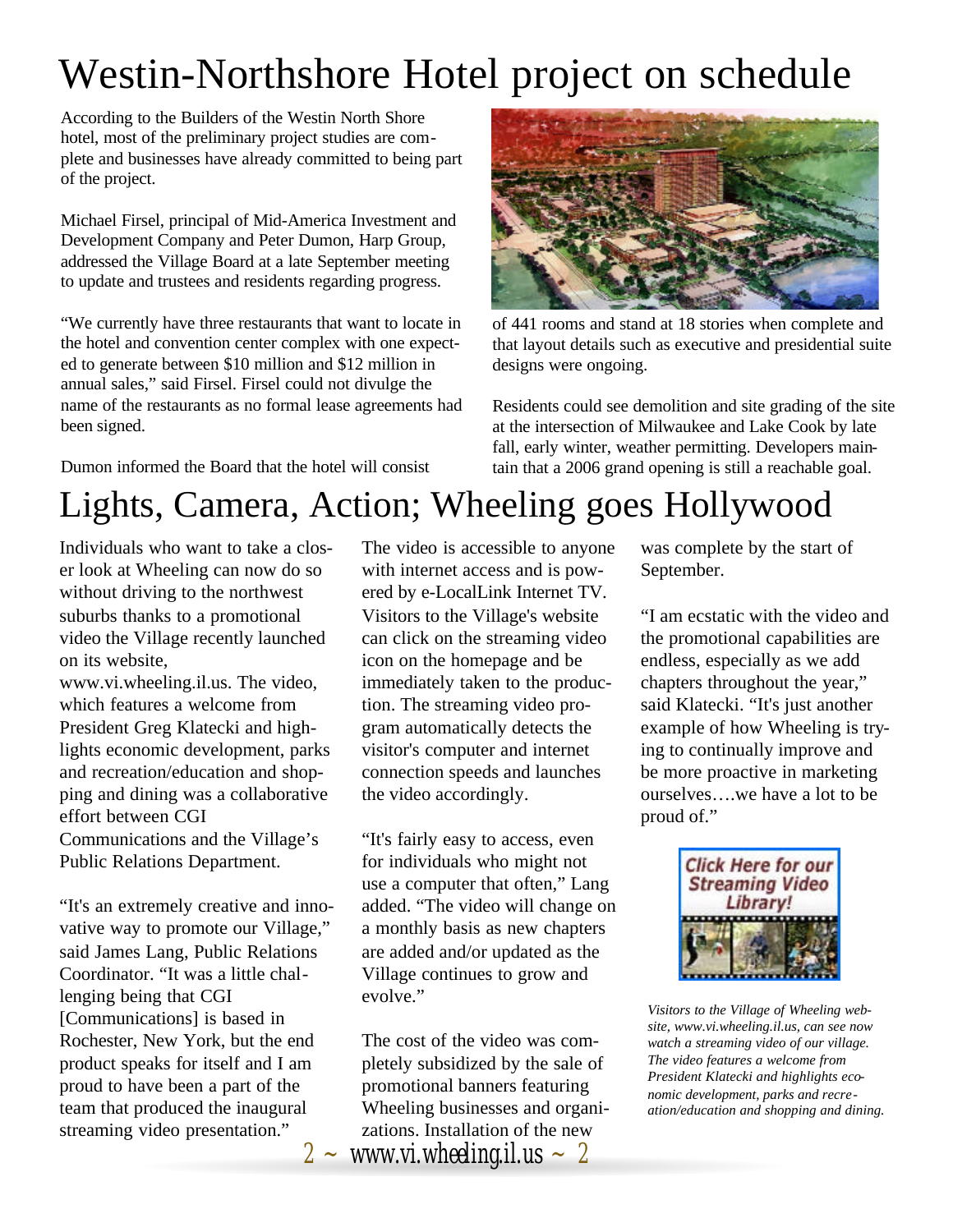### Wheeling Fire Department offers holiday safety tips

With changes in the weather, shorter amounts of daylight, and family gatherings, each of us is faced with a season of fun, excitement, and unfortunately hidden dangers. By taking a few simple precautions, winter can remain a season of wonder for you and your family.

Have your furnace or home heating boiler professionally serviced before the hardest part of winter occurs. You will minimize the risk of it failing at the worst possible time, reduce the risk of fire, and prevent the release of potentially lethal Carbon Monoxide (CO) into your home.

Have your fireplace or wood burning stove professionally cleaned and inspected. Over time, creosote (non-burned tree sap and ash) collects along the inside walls of the chimney. This results in reduced ventilation, high temperatures within the chimney, and eventually, the creosote will ignite. An uncontrolled fire within the chimney can cause destruction and/or damage of the chimney, as well as the potential for fire, smoke, and Carbon Monoxide (CO) to enter your home. Make sure your fireplace has a set of properly sealing screens or doors, in order to maintain sparks within the fireplace. Never dispose of holiday wrappings and/or boxes in a fireplace or wood burning stove. Ashes must be allowed to cool for a minimum of 48 hours, before disposing of them in your garbage.

Candles, matches, and lighters should be placed out of the reach of children. In homes with pets such as cats and dogs, candles should only be placed in areas where they are not likely to be knocked over. Candles should not be left unattended. Blow them out, when you leave the room. Use of candles on Christmas trees (particularly live trees) should be avoided.

Forget the diamonds! Nothing says, "I care about you" more than a smoke detector, fire extinguisher, and/or a Carbon Monoxide (CO) detector. Each home should have a functioning smoke detector in each bedroom, hallway, stairway, family/living room, and basement. A multi-purpose fire extinguisher should be kept in the kitchen, garage, and basement. Each level of your home should have a Carbon Monoxide (CO) detector equipped with a digital read-out. Take the time to read the instruction manual that came with each item and show other members of your home how they work, as well as what actions they should take in the event of an actual emergency.

Give your existing smoke detectors a holiday gift - a new battery! A properly working smoke detector increases the chances of you and your family surviving a fire in your home by 50%.

Put together a "family disaster plan" that will keep your family going for a minimum of three days. Have non-perishable food that can be prepared and opened without electricity or requiring cooking. lights and lanterns, in lieu of candles should the electricity go out.

Keep a supply of bottled water on hand, four bottles per day per person in your home. Use battery powered flashlights and lanterns, in lieu of candles should the electricity go out. Start the season with fresh batteries and be sure to keep an extra supply on hand. For more information on developing a "family disaster plan" go to: www.fema.gov/pdf/library/yfdp.pdf.

When removing snow from your driveway, pace yourself. Make sure to keep yourself hydrated - have a big glass of water before you going outside and again when you come back inside. Do not reach into stuck snow blower blades, even if you think the unit is shut-off. Do not wear loose, hanging clothing (ex. scarf) when working around a snow blower to avoid it being caught up into the machine. Refuel snow blowers outside of your garage and only when the engine has had time to cool down. When using snow blowers, keep children and pets away from the blowing snow to avoid being hit by chunks of ice, chipped concrete, and/or rocks. Do not push, shovel, plow, or blow snow into the street - it is illegal and creates hazards to motorists. Be sure to also clear off your sidewalk to assure a "slip free" path for children to get to and from school or to and from the school bus.

Have children play in the snow in your backyard or close to the house in the front yard. Do not let them play in the snow mounds by the parkway, street, or driveway. There is always the potential for children to fall off these mounds and into the path of on-coming traffic. When driving down snow-covered streets, always be prepared for children that may step out from around snow mounds into the street.

No parking is allowed on any Village of Wheeling street for eight hours after a snowfall of two inches or more. This allows the Public Works Department to plow all of the streets and keep access open to your home, in case of an emergency. Help us to help you by moving your car out of the way.

Use holiday lights that are only in good condition (no missing bulbs, broken wires, and/or damaged plugs) and are approved by an independent testing firm such as, Underwriters Laboratory (U.L.). Only replace damaged or burnt out bulbs with bulbs specifically designed for that purpose. Unplug holiday lights when you leave the room and/or home for an extended period. You will not only save energy and money, you will minimize the potential for a holiday fire. Do not overload electrical outlets or place extension cords under rugs or furniture.

If you have an emergency, call 9-1-1 (by using a hard-wired telephone or cellular telephone) immediately. Speak slowly and give the dispatcher the nature of your emergency, your address, and a call back telephone number. Meet the Police Department and/or Fire Department out in front of your home, if possible.

Do not drink and drive. Celebrate the holidays responsibly and welcome in a safe, New Year in 2005!

 $3 \sim$  *www.vi.wheeling.il.us*  $\sim 3$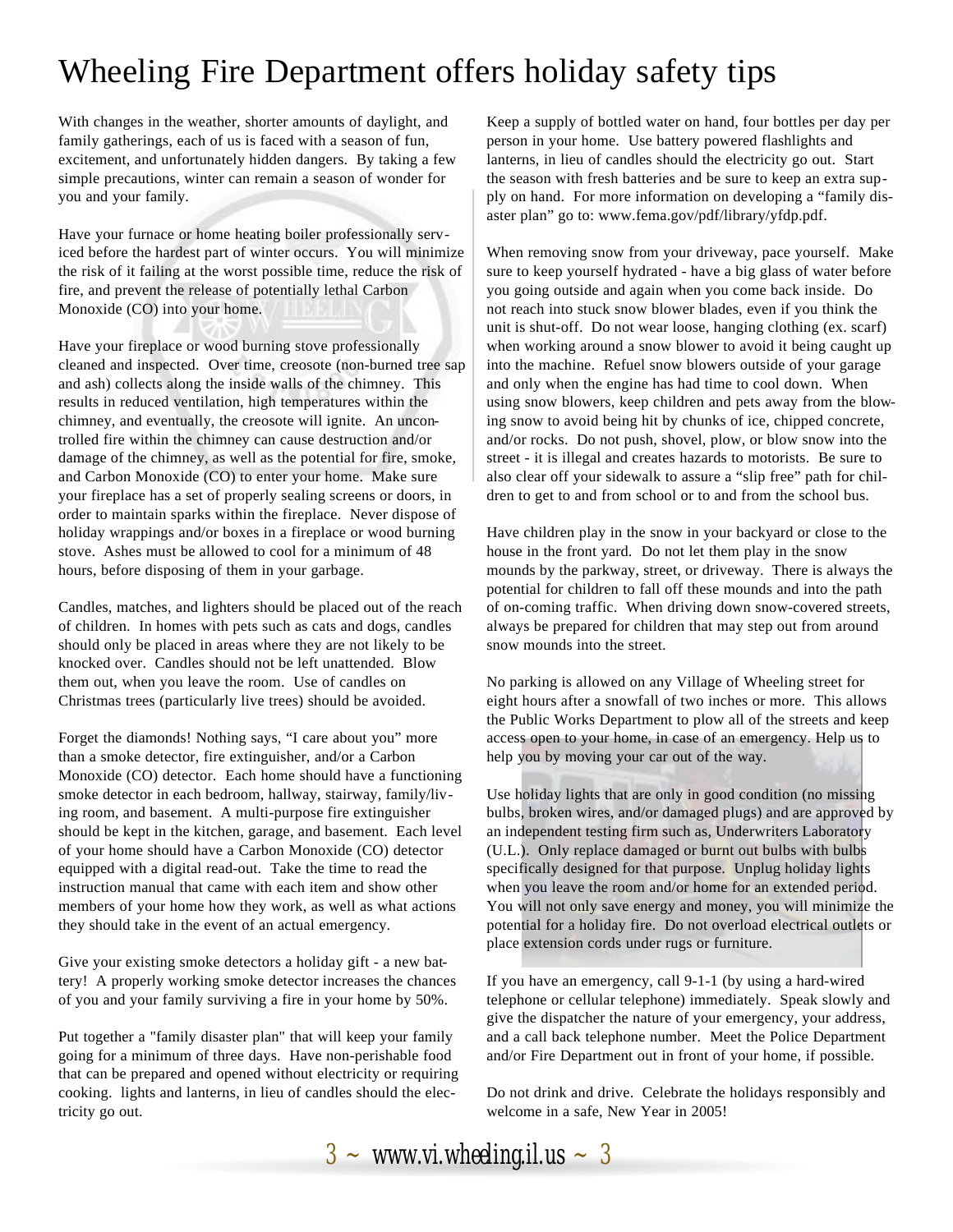## ? ? ? ? ? bid You Know

Certain things are guaranteed in the Chicagoland area.....shopping is magnificent, dining and entertainment is abundant and the Cubs?.......well, you know the rest. Another guarantee is that Wheeling will receive a snowfall sometime this winter that necessitates either salting, plowing or both. As soon as the first northern blast of winter heads our way, members of our Public Works crews put on their warmest hats and gloves and get to work. Here are some guidelines regarding our procedures for clearing the inevitable white stuff.

The Public Works Department is responsible for clearing 65 miles of Village streets as quickly and safely as possible after the snow stops. Here are some ways you can help them:

1. Don't park on the street or in public parking lots after a 2-inch or more snowfall; you could be ticketed and towed away.



Officer Scott Laverd accepts an \$1,800 check from a Target Stores representative during the opening of the Super Target Store in Mundelein. According to Sgt. Pete Panagakis, Crime Prevention Unit, the grant will go towards installation of new lighting systems and general upkeep of the bikes. Also picured are Officers John Abbio and Dorann Swanson. The grant comes on the heals of an extremely successful Biker and Pedestrian Safety Week that was spearheaded by the Bike Patrol Unit and Wheeling Bicycle and Pedestrian Task Force.

- 2. When you shovel your driveway, put the snow on the right side of your drive as you face the street...then the plows won't push as much snow back into your driveway.
- 3. Don't shovel or blow snow into the street.
- 4. If a contractor plows your driveway, the snow must be stored on your property, not your neighbor's.
- 5. Maintain a safe distance (100-feet or more) when traveling behind a snow plowing or salting truck.

The Village is not responsible for the majority of the major roadways utilized throughout the Village. The following streets are IDOT's responsibility to clear:

> Dundee Road, Milwaukee Ave., Palatine Road, Aptakisic Road, Elmhurst Road, McHenry Road, Wolf Road (Manchester N. to Milwaukee Ave. & S. of Marquardt)

The following streets are Cook County's responsibility to clear:

Lake Cook Road, Schoenbeck Road, Camp McDonald Road, Old Buffalo Grove Road, Wheeling Road (S. of Palatine), Hintz Road, Buffalo Grove Road, Weiland Road (83 to Lake Cook)

The Village utilizes 38 trucks and pieces of equipment to plow and salt. Should a Village-owned piece of equipment damage your property, mailbox etc., please contact the Public Works Department at 847-459-2624. Additional snow removal information is available on our website, www.vi.wheeling.il.us.

As the holiday months rush at us like the toy train lapping the tree, it is important to remember that while the holidays are joyous for most, they are also difficult for many. That said, as you count down shopping days and hang lights imitating the Griswold home in 'Christmas Vacation,' the Village would like to ask your support of two programs that would help less fortunate individuals have a brighter holiday.

The Village is once again partnering with the United States Marine Corps Reserve to ensure that every child 'has a little Christmas.' Individuals are encouraged to drop off new, unwrapped toys in the front lobby of Village Hall, 255 W. Dundee Road beginning November 1 and running through mid-December. Over the past 13 years, the Toys for Tots program has distributed an average of 9.9 million toys to 4.6 million needy children annually.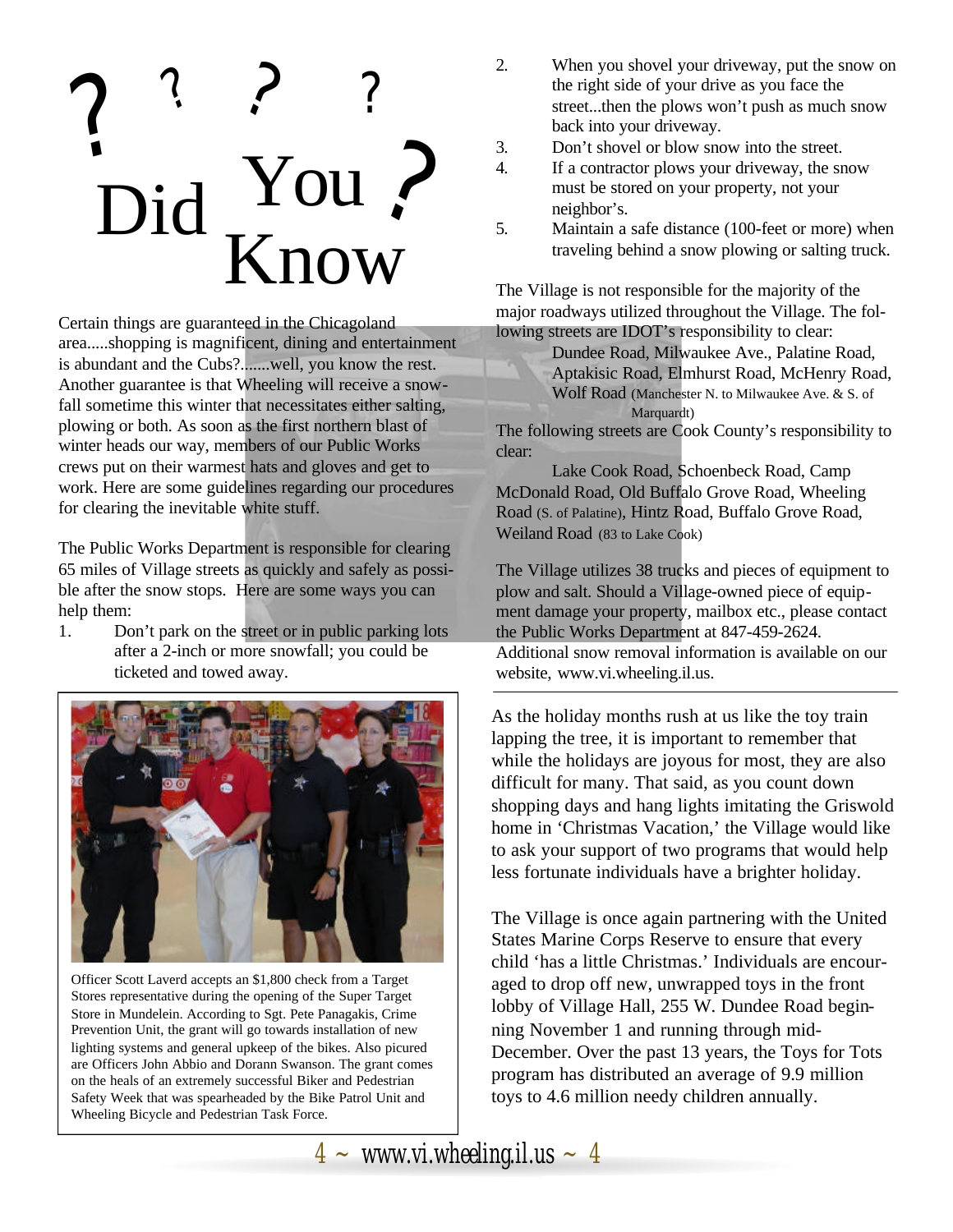

Pavilion Senior Center 199 N. First St. 847-459-2670

The Wheeling SeniorNet Learning Center located at 199 N. Strong is starting something new. Due to strong demand, walk in registration will be accepted at the center beginning on December 6th, and continue to January 8, 2005. There will be volunteers available two days per week from 10:00 AM to 12:00 Noon to help you fill out the appropriate forms. The dates when the volunteers will be available will be determined as we get closer to December. SeniorNet classes generally are held for 2 hours a week for 8 weeks and are geared for those 50 years and older. A variety of courses are offered. National SeniorNet membership is required. You can get a membership for only \$40.00. Class fees are \$45.00 with a modest charge for class materials. Fees are due at registration. We are also looking for volunteers to teach and coach. If you are interest in volunteering please call the SeniorNet Hotline at 847-459- 2666 X4131.

#### White Eagle Polish Polka Festival

Dance, sing, eat, drink and enjoy the hits of Chicago's favorite polka band, 'The Ampolaires,' from 9 a.m. to 6 p.m. Thursday, November 4 at the White Eagle Banquet Hall in Niles. Cost is \$35.

#### Thanksgiving Luncheon

Make clans to attend the Pavilion's Thanksgiving Luncheon Celebration beginning at noon, Thursday, November 18. Fabulous entertainment and a wonderful Thanksgiving dinner with all of the trimmings will be offered. Cost is \$9 for members, \$14 for non-members and registration deadline is Friday, November 12.

### Depression Support Group

In an effort to combat the effects depression has on the senior community, the Pavilion Senior Center hosts its inaugural depression support group, 'Freedom, Forgiveness and Fellowship,' from 1 to 2 p.m. Friday, November 12. The group will continue to meet the second Friday of the month following this initial meeting. This group will be ongoing for older adults who suffer from depression, feel sad or unhappy at times in their lives.

Helpful resources, medical updates and guest speakers will be featured.

For more information, contact Jan Christiansen, Social Worker, at 847-459-2670.

## Health Watch *Improving Your Quality of Life*

*(Information courtesy of the Village of Wheeling Health Department) Senior Services*

### *Holiday Food Safety Tips*



*The holidays are fast approaching, and with them comes the anticipation of eating our favorite holiday foods. To safely prepare and serve your holiday foods, follow these tips:*

Most eggnog recipes are made and served using raw eggs. As consumers, we know that whole raw eggs carry Salmonella. To reduce the risk of getting sick from raw eggs, prepare your eggnog recipes with a pasteurized egg product instead.

When preparing your holiday turkey, never thaw it at room temperature. Thaw it under refrigeration (approximately 24 hours per 5 pounds). Stuff the turkey loosely on the day you will be cooking it. Cook the turkey to an internal temperature of 180 degrees F in the thigh. The center of the stuffing should reach 165 degrees F. Juices should be clear. Refrigerate all leftovers within two hours of cooking. Reheat leftovers to a temperature of 165 degrees F before serving.

Many of us give and receive mail order foods as holiday gifts. Some types of hard salami and dried meats do not require refrigeration. However most other meat, poultry and cheese products do require refrigeration and will state so on the label. These items must arrive as cold as if refrigerated in order to be safe. Before ordering such items, ask questions about how and when the product will be shipped and whether a cold pack will be included to assure the product will be received cold. If you receive a package containing items requiring refrigeration, check the item upon receipt to see if it is cold. If it is not, call the mail order company to arrange for a replacement that will arrive cold or request a refund.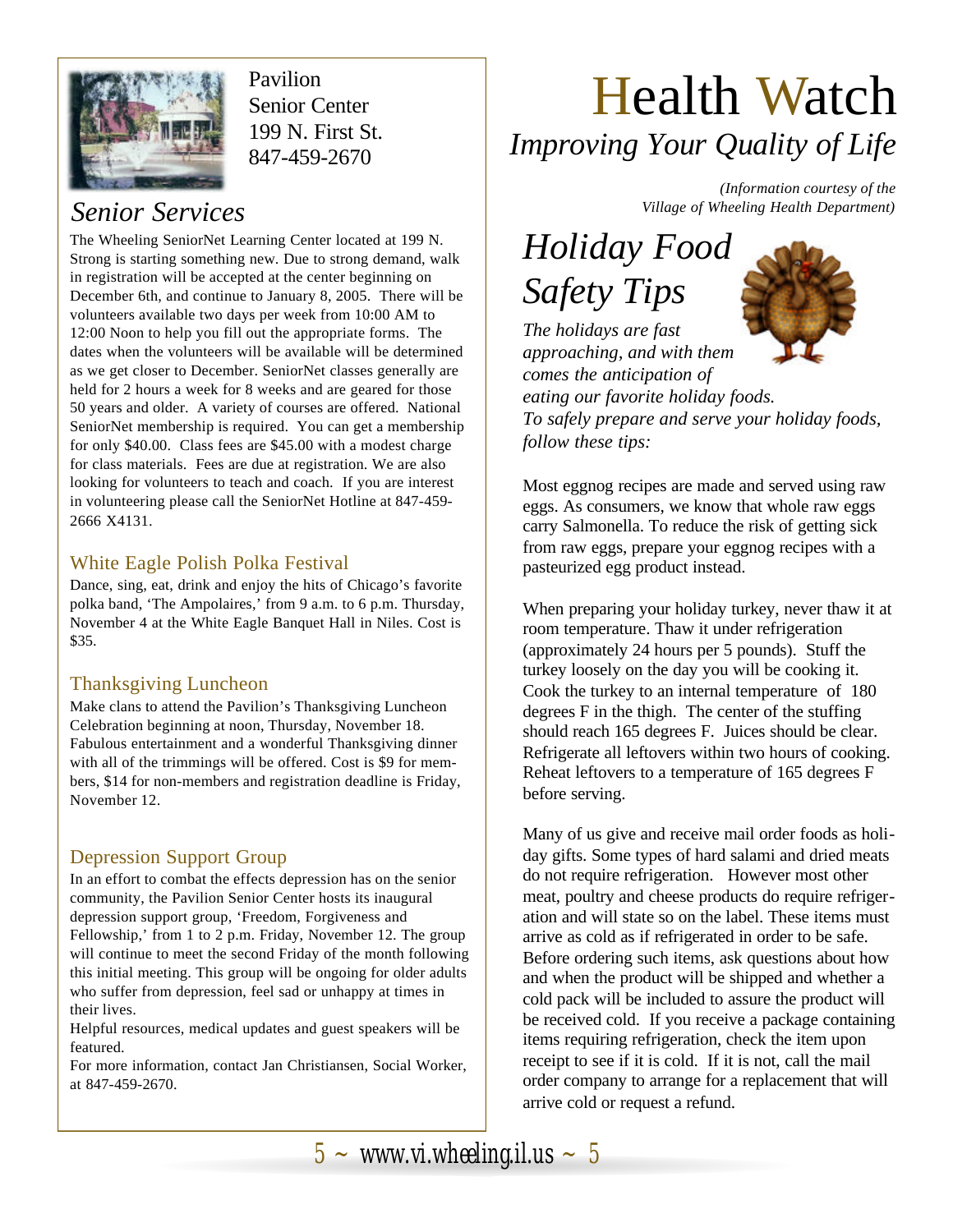### Village hosts community blood drive as holidays promise busy season @ blood centers

The Village of Wheeling hosts a community blood drive from 2 to 7 p.m. November 10, 2004 at the Fire Station on Dundee Road adjacent to the Village Hall.

Shortly before the July drive, I spoke with a friend that told me "You know how important I feel blood donation is, but it really hit home a little over a year ago when my wife needed 5 transfusions and more than 12 pints over the course of our daughters birth. Then, our daughter needed it off and on during her 6 month stay in the hospital. Thanks to those who donated, both are doing well today." His experience truly reinforces the belief that when you donate blood today it may be the gift of life for someone tomorrow.

Donors must be at least 17-years-old, but 16-year-

olds may donate with written parental consent if they weigh at least 110 pounds.

A donor's regular rhythm pulse must be between 50 and 100 beats per minute and not exceed a temperature of 99.5 degrees F. His or her blood pressure must be - upper number 90-180 mm Hg lower number 50 – 100 mm Hg and not have donated within the last 56 days.

Please plan on coming to our drive to donate. Appointments are greatly appreciated and aid us in anticipated the number of people that will attend so that we can properly staff the event. It also helps us to try and prevent too many people from showing up at the same time. If you are coming, but are not able to set an appointment, please call so that you can find out when the hours with the shorter waits will be. For appointments or to let me know that you will walk-in, please call me, Mike Boyle, at (847) 459-2621 or e-mail me at mboyle@vi.wheeling.il.us.

### President reflects on 2004, lauds progressive efforts of Village

#### *Continued from Page 1*

for his efforts in increasing the use and knowledge of the life and property-saving benefits of fire sprinklers.

The finance department made huge strides in enhancing customer service efforts by switching from quarterly water billing to bi-monthly, completing a water study that will ensure proper funding of water and sewer systems and implementing a bill paying program that accepts credit cards. In addition, the Government Finance Officers Association recognized the department with its 17th straight Outstanding Budget Presentation Award.

Our public works and engineering departments worked throughout the year on projects such as the South transmission main phase II-B, the 2004 street resurfacing program, the 2004 street light improvement program, new entryway signage and the new uniform fence along Dundee Road. The public works department showed the type of individuals they are by banding

together with residents and other volunteers when flood waters threatened portions of our Village. We all watched the flood waters rise and our PW staff worked countless hours in a massive effort to minimize damages. Fortunately, the flood waters never raised as high as predicted and damage was limited to a few homeowners who were cared for by members of the Volunteer Disaster Association, Red Cross and housed by the Park District - truly a magnificent display of neighbor-helping-neighbor.

Yes, 2004 was a benchmark year for development and growth in Wheeling, but we can't rest on our laurels. Together, we've worked to improve every aspect of our Village, from education

to recreation, and 2005 promises more opportunities for excellence. On behalf of the Village Clerk, Board of Trustees and the staff, have a happy and prosperous holiday season and healthy new year.





 $6 \sim$  *www.vi.wheeling.il.us*  $\sim 6$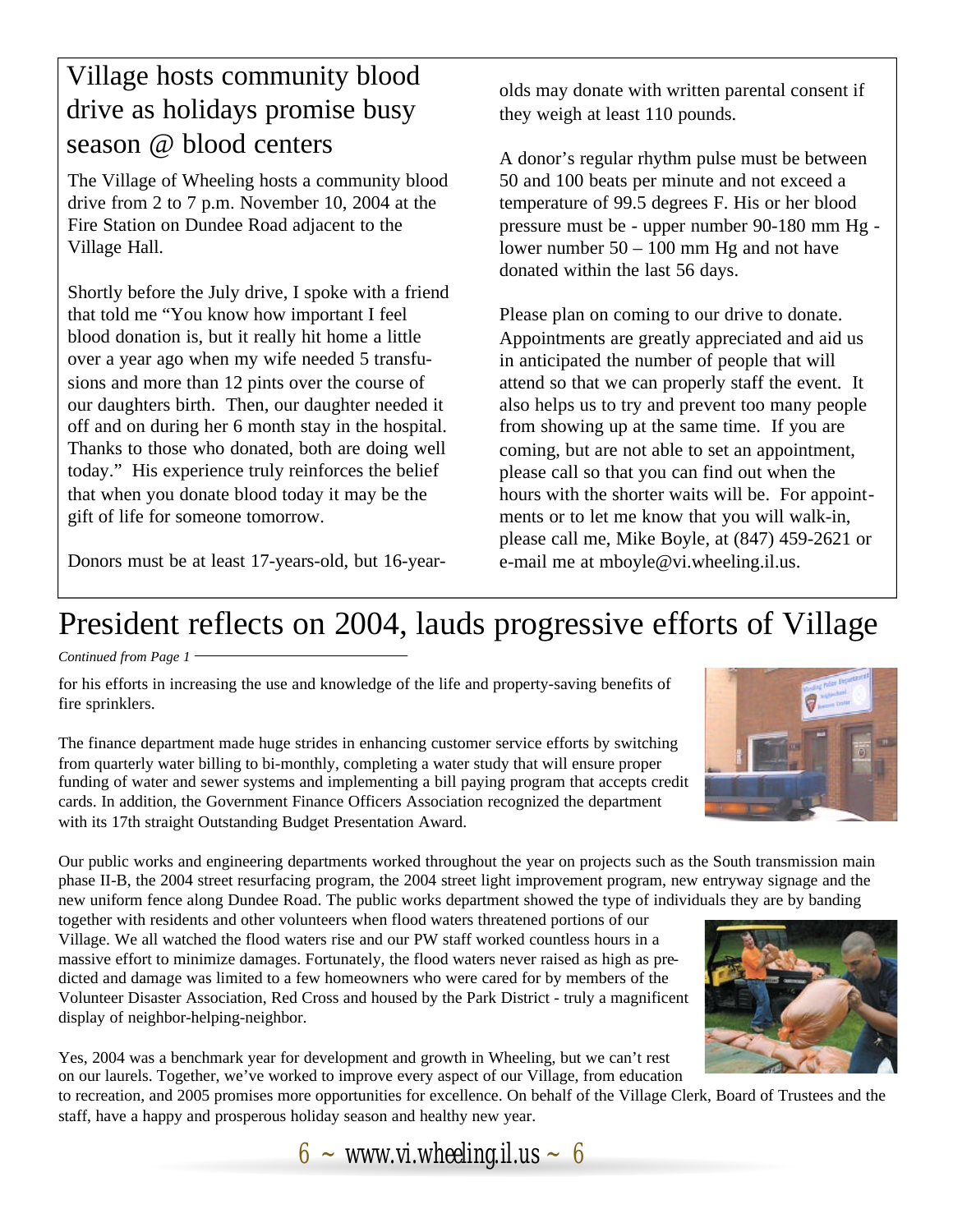Village offices will close at 4:30 p.m. Wednesday, November 24 and remain closed Thursday and Friday, November 25 & 26 for Thanksgiving. Offices are also closed Friday, December 24 for Christmas and Friday, December 31 for New Years.

> We wish you and yours a happy  $\&$  safe holiday season and a prosperous and healthy new year.

| $\sum$ peak $\tau$<br><b>OU</b> |
|---------------------------------|
|---------------------------------|

This is your opportunity to communicate with Wheeling elected officials and administrators. Your advice, suggestions, questions and opinions are appreciated and will receive a response if desired. Please complete this form, detach and return to:

Village Manager Village of Wheeling 255 W. Dundee Road Wheeling, IL 60090

|  | <u> 1988 - Ann an Dùbhlachd ann an Dùbhlachd ann an Dùbhlachd ann an Dùbhlachd ann an Dùbhlachd ann an Dùbhlachd</u> |  |
|--|----------------------------------------------------------------------------------------------------------------------|--|
|  |                                                                                                                      |  |
|  |                                                                                                                      |  |
|  |                                                                                                                      |  |
|  |                                                                                                                      |  |
|  |                                                                                                                      |  |
|  |                                                                                                                      |  |

#### ATTEND PUBLIC **MEETINGS**

Residents are invited to attend public meetings of Village Boards and Commissions. Most meet in the Village Hall Councilroom unless otherwise noted here.

### Regularly Scheduled Meetings

Village Board - Every Monday, 7:30 p.m.

#### Plan Commission - 2nd & 4th Thursdays of the month, 7 p.m.

### Board of Health -

4th Tuesday, every other month, 7 p.m.

#### Human Rights Commission - 1st Tuesday of the month,

7:15 p.m., south half of Village Hall lunchroom. Senior Citizens Commission - 3rd Monday of the month, 10 a.m., south half of Village Hall lunchroom

#### Fire and Police Commission -

3rd Wednesday of the Month, 2 p.m., Fire Department Training Room

#### Palwaukee Airport Commission -

3rd Wednesday each month, Committee of the Whole, 7 p.m.; Regular meeting, 8 p.m., Airport Offices, 1020 S. Plant Road.

#### Economic Development Commission -

1st Tuesday of the month, 7:30 a.m., south half of Village Hall lunchroom

#### Special Events Commission -

2nd Wednesday each month, 7:30 p.m., south half of Village Hall lunchroom

 $7 \sim$  *www.vi.wheeling.il.us*  $\sim 7$